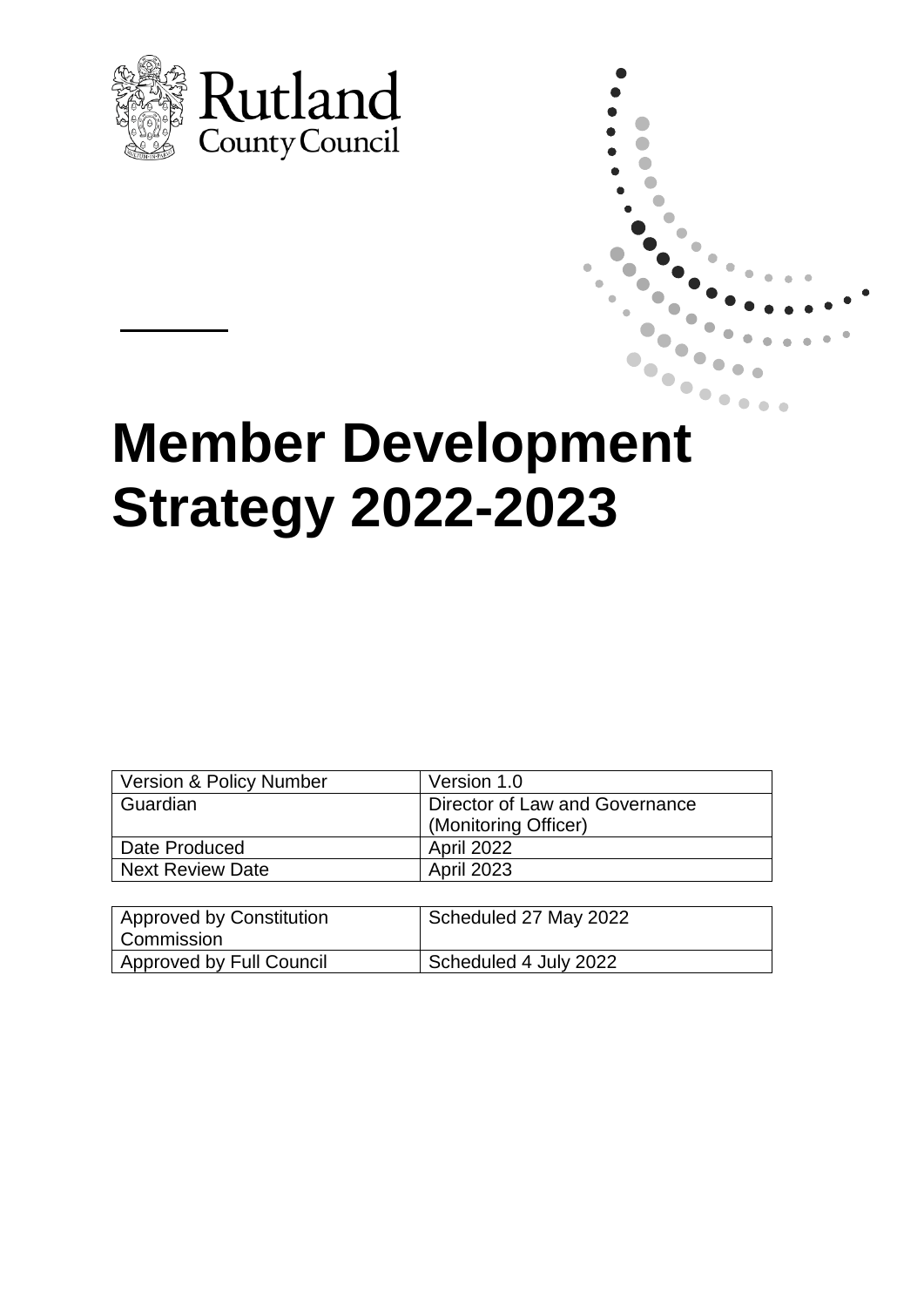## **Summary**

To outline the learning and development of Councillors to help ensure that they are equipped to support the Council in becoming an effective and high performing local authority.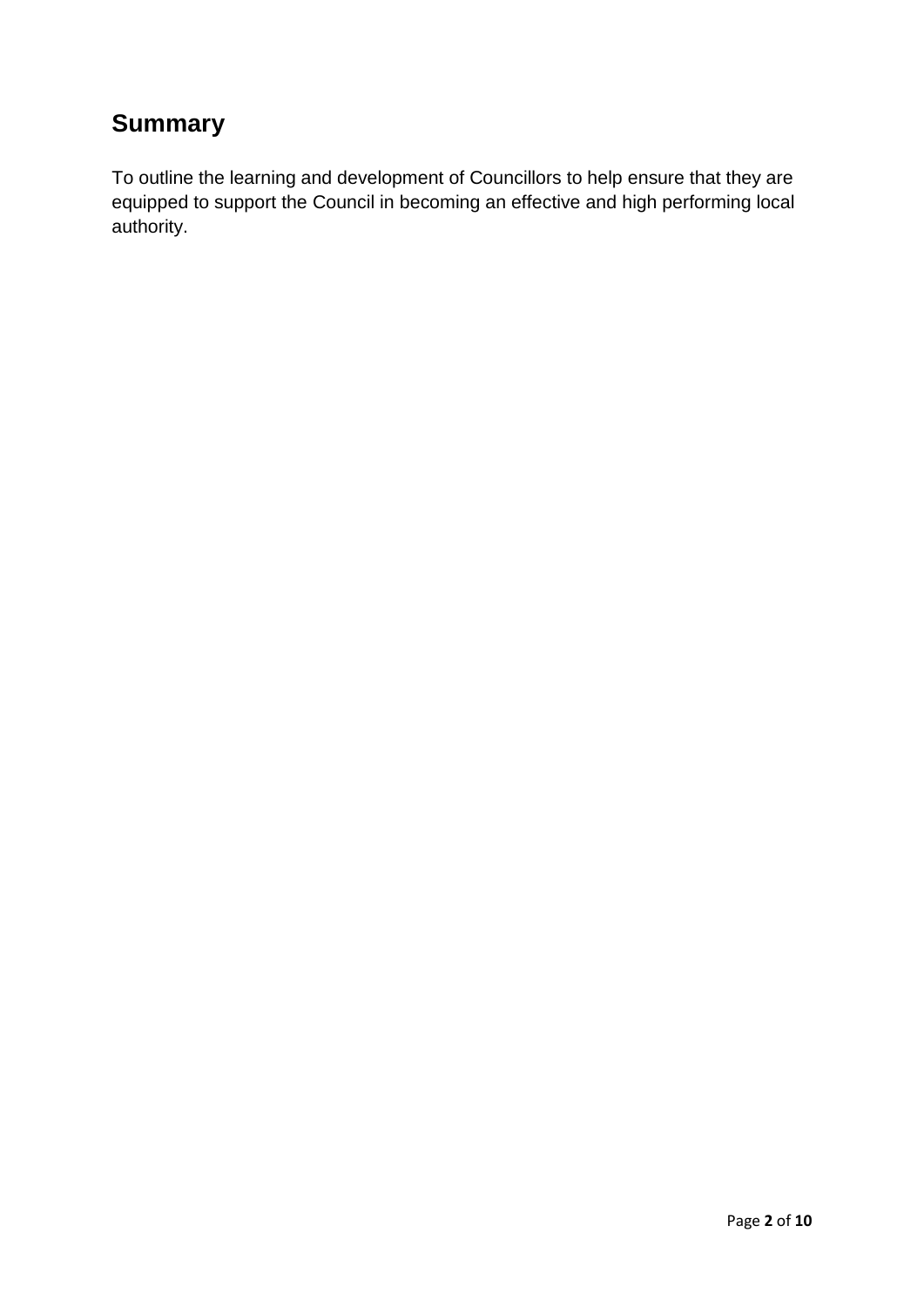## **Contents**

*Page*

| 1.0  | Introduction                                 | $\overline{4}$ |
|------|----------------------------------------------|----------------|
| 2.0  | The Strategy                                 | 6              |
| 3.0  | Implementation                               | 7              |
| 4.0  | Commitment                                   | 7              |
| 5.0  | <b>Equality of Opportunity</b>               | 8              |
| 6.0  | <b>Annual Training Plan</b>                  | 8              |
| 7.0  | <b>New Member Induction</b>                  | 8              |
| 8.0  | <b>Ongoing Training</b>                      | 9              |
| 9.0  | <b>Statutory and Procedural Requirements</b> | 9              |
| 10.0 | <b>External Training Opportunities</b>       | 10             |
| 11.0 | <b>Alternative Learning Methods</b>          | 10             |
| 12.0 | Evaluation                                   | 10             |
| 13.0 | <b>Budget</b>                                | 11             |
| 14.0 | <b>Publicity and Communication</b>           | 11             |
| 15.0 | <b>Contacts and Assistance</b>               | 11             |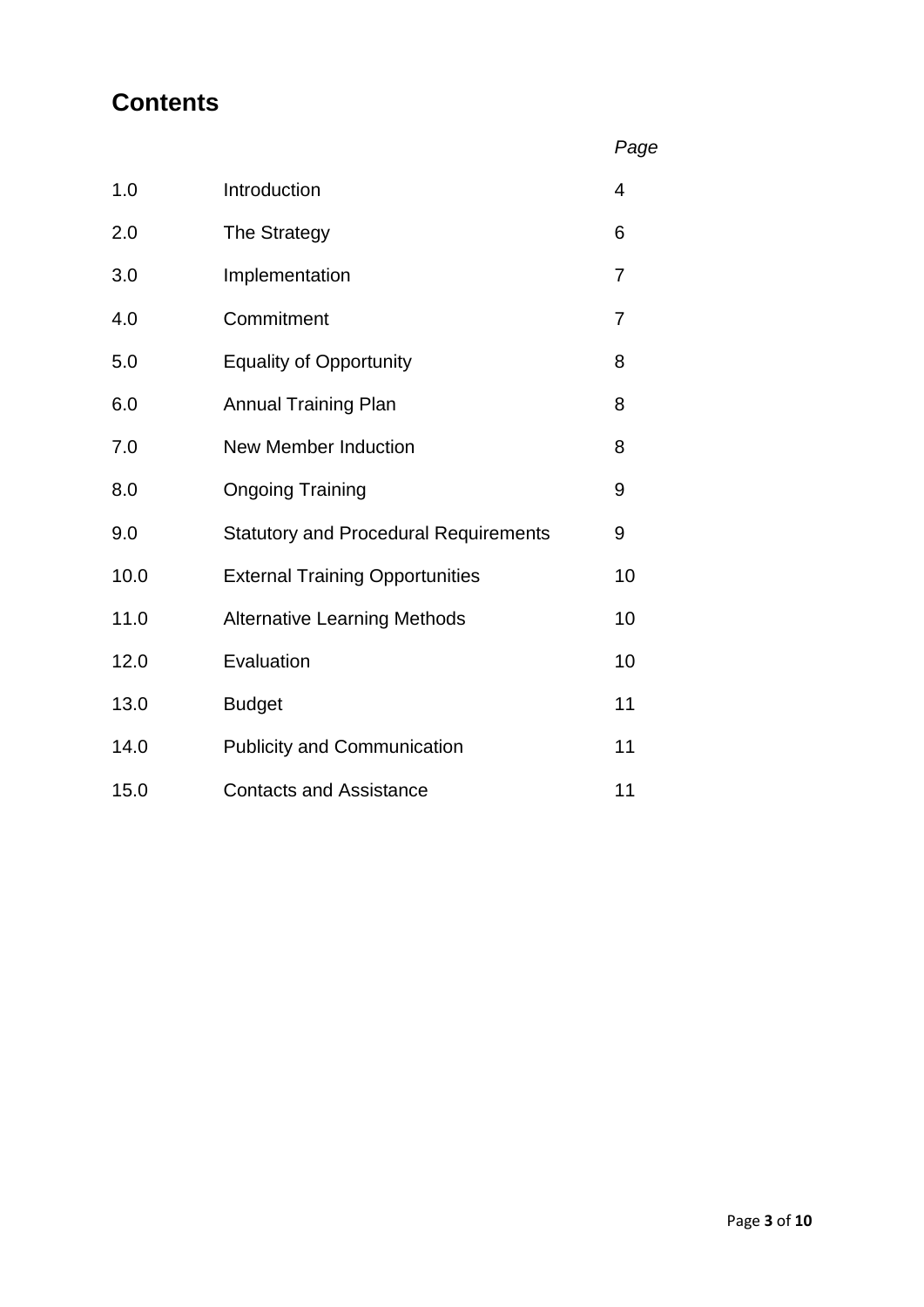#### **1.0 INTRODUCTION**

- 1.1 The Council is a complex, democratically accountable organisation, which secures and provides a wide variety of public services for and on behalf of, the residents of Rutland.
- 1.2 Councillors have a critical part to play to help deliver the aims of the Council. They are also involved in a range of other initiatives to help achieve positive outcomes for residents.
- 1.3 Councillors are representatives, servants, champions and leaders of their local communities. They make decisions, champion change, and challenge and scrutinise proposed actions, communicate Council plans and take up issues raised with them by constituents. The role is a demanding one. Strong and effective leadership is a key to effective, accountable, and responsive local government and the more successful the Council is, the higher the expectations of the local community.
- 1.4 There are 27 elected members elected every four years and representing each of Rutland's 15 Wards. In May 2022, there were 7 Independent and Green group councillors, 6 Conservative councillors, 5 Liberal Democrat councillors, 4 Together4Rutland councillors, and 4 non-aligned councillors and 1 vacancy.
- 1.5 The Council has a Cabinet of six and has one overview and scrutiny committee, plus several regulatory and quasi-judicial committees. This structure provides a range of opportunities for leadership and other roles. Many of these roles are demanding and require specific skills. Finding opportunities for less experienced Councillors to develop the skills that will equip them for a future leadership role is an integral part of the Strategy.
- 1.6 Learning and development are key to being an effective and high performing local authority. A planned approach to needs assessment and identification, within the context of a sound Member Development Strategy, will help ensure that Councillors are equipped to help the Council define and implement sound policies and drive service performance, whether as an executive or non-executive Member.
- 1.7 The Constitution Commission has been appointed to promote learning and development for all councillors alongside its wok on keeping the Constitution up to date. It comprises all the Political Group Leaders. The Group meets a minimum of 4 times a year.
- 1.8 An all-member survey was carried out during November 2021 to seek councillors' views on member development and has been used to inform the Strategy and Training Plan for 2022/3 set out at Annexe 1.
- 1.9 The Local Government Association encourage, and support continued professional development for councillors. They have published a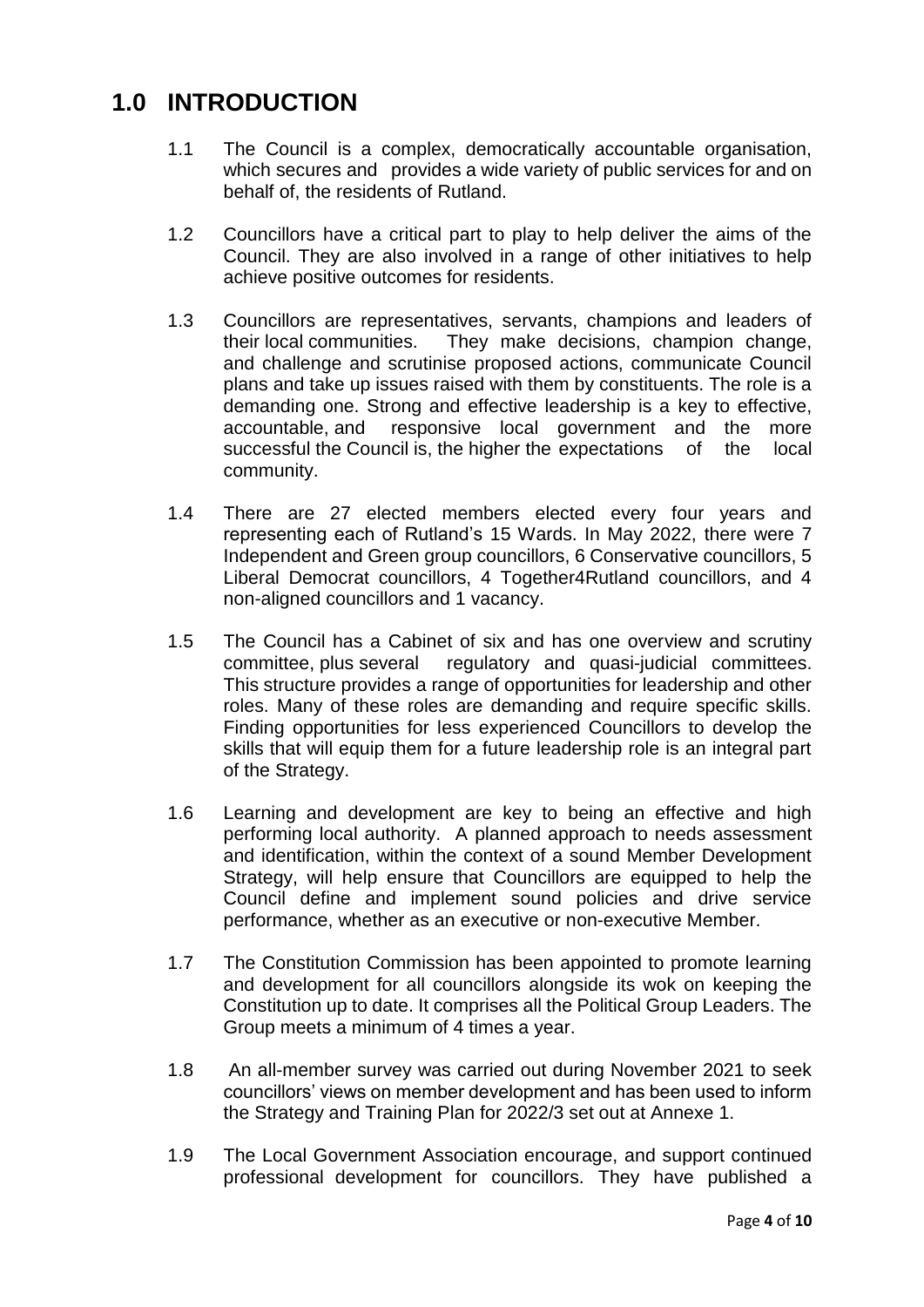Member Development Charter that provides councils with a robust framework as a guide and benchmark to follow.

- 1.10 The Charter sets out three essential criteria designed to help councils build their elected member capacity which have been used to shape this Strategy. These are:
	- There is a clear commitment to councillor development and support
	- The council has a strategic approach to councillor development
	- Learning and development are effective in building councillor capacity.

#### **2.0 THE STRATEGY**

- 2.1 Developing, implementing, and sustaining a strategic approach to Member Development in order to ensure that all Councillors are always adequately equipped to carry out their role as effectively as possible is the overarching purpose of the Strategy.
- 2.2 To do this, we have identified several strategic priorities for the period 2022-23, including:
	- Developing the leadership capabilities of Councillors to ensure continuity and clarity of direction for the community and the organisation.
	- Recognising the all-out elections in 2023
	- Ensuring that Members understand the nature of the integrated arrangements with NHS Clinical Commissioning group for adult and health services across Rutland.
	- Recognising the impact of Covid-19 to the running of the council and on the health and wellbeing of Rutland residents.
	- Supports the successful delivery of the Rutland Corporate Strategy and the role councillors will play in extending community voice and resident engagement
	- Implementing a training programme which:
		- (i) is based on a set of core requirements applicable to all Members requirements tailored to Councillors undertaking specific roles and also addressing requirements identified by Councillors themselves
		- (ii) is based on an agreed set of role descriptions for specific roles e.g. committee chair, cabinet member etc.
		- (iii) includes high quality induction arrangements for new councillors
		- (iv) recognises the demands created by having to operate in a post covid19 environment which relies on remote communication, remote working and limited opportunities to meet face to face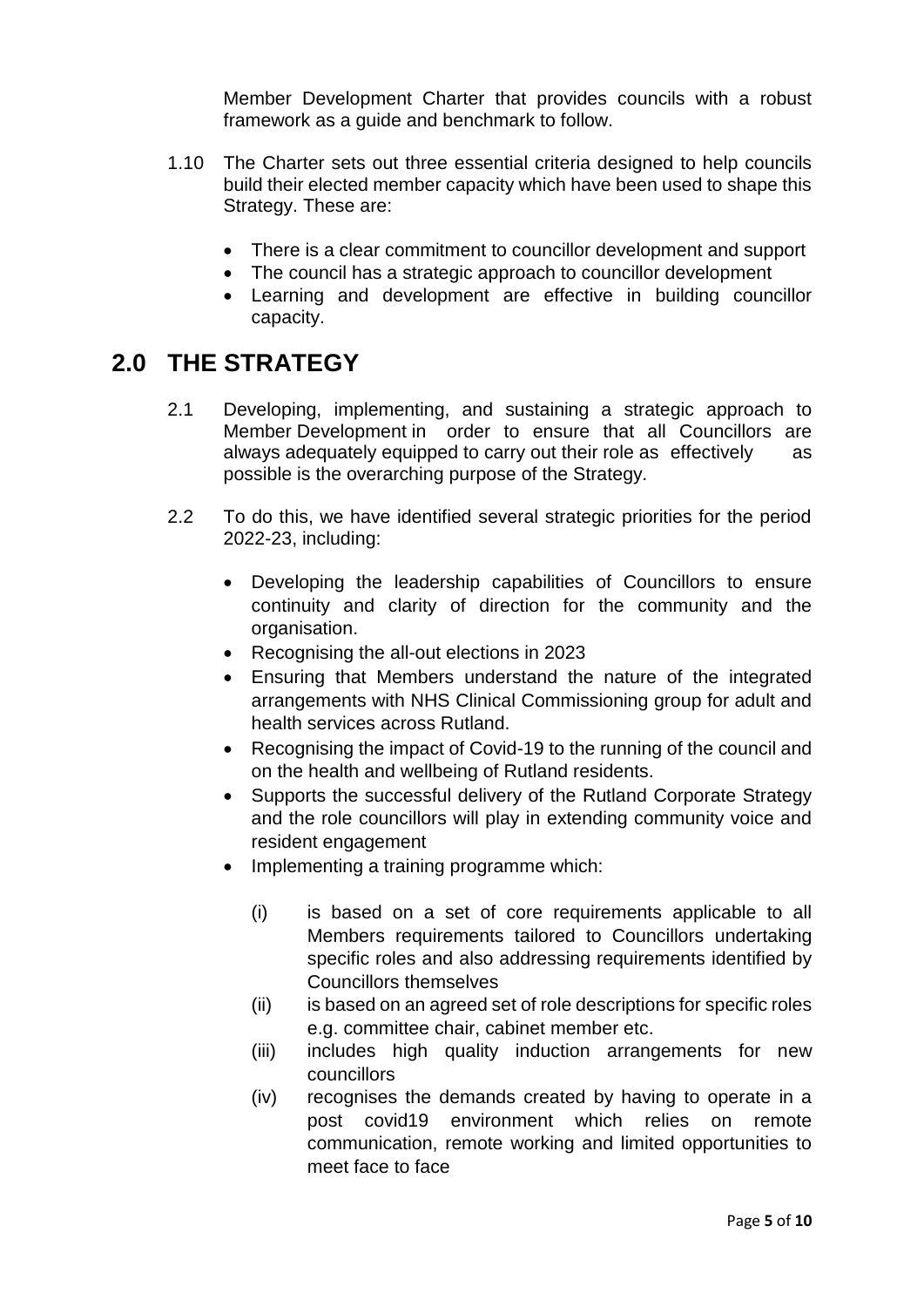- (v) ensure equality of access to learning and development opportunities.
- (vi) includes a regular process of monitoring and review in order to ensure the effectiveness of the investment made in learning and development.
- (vii) is based on agreed priorities and budget allocation and ensures that best use is made of available resources.

#### **3.0 IMPLEMENTATION**

- 3.1 To ensure the implementation of this Strategy, the Director of Law and Governance will discuss progress regularly with the Political Group Leaders to ensure that training and development is appropriate, relevant and addresses both individual and Council needs and priorities.
- 3.2 A budget of £300 is allocated for learning and development for Councillors, with separate provision for travelling expenses to agreed training. The budget is managed by the Governance Team. In future, the Director will agree annually any overriding priorities for the coming year with Group Leaders and will determine the budget required to meet those priorities.
- 3.3 Delivering the strategy and annual Training Plan will be overseen by the Director in consultation with the Group Leaders, who will report annually to the Constitution Commission. The results of an annual Members' Survey will feed into the strategy, which will be reviewed and updated as necessary.

#### **4.0 IMPLEMENTATION**

- 4.1 The effectiveness of the Strategy is dependent on a commitment from all Councillors to allocate time each year to reviewing their learning and development needs and to take an active part in the events that have been organised on their behalf.
- 4.2 Wherever possible, learning should be shared with colleagues.
- 4.3 The Council recognises that, whilst many Members will already have served one or more terms and be knowledgeable and experienced, all Members have ongoing development needs. For example:
	- As new Members gaining core skills or familiarising themselves with specific service areas.
	- As a Member promoted or soon to be promoted to a position of responsibility requiring additional skills or knowledge.
	- As a more experienced Member looking to refresh knowledge, skills or ways of working.
	- All Members, requiring a briefing on key issues, such as council finances, or significant changes to the standards regime, the Constitution or other key procedures.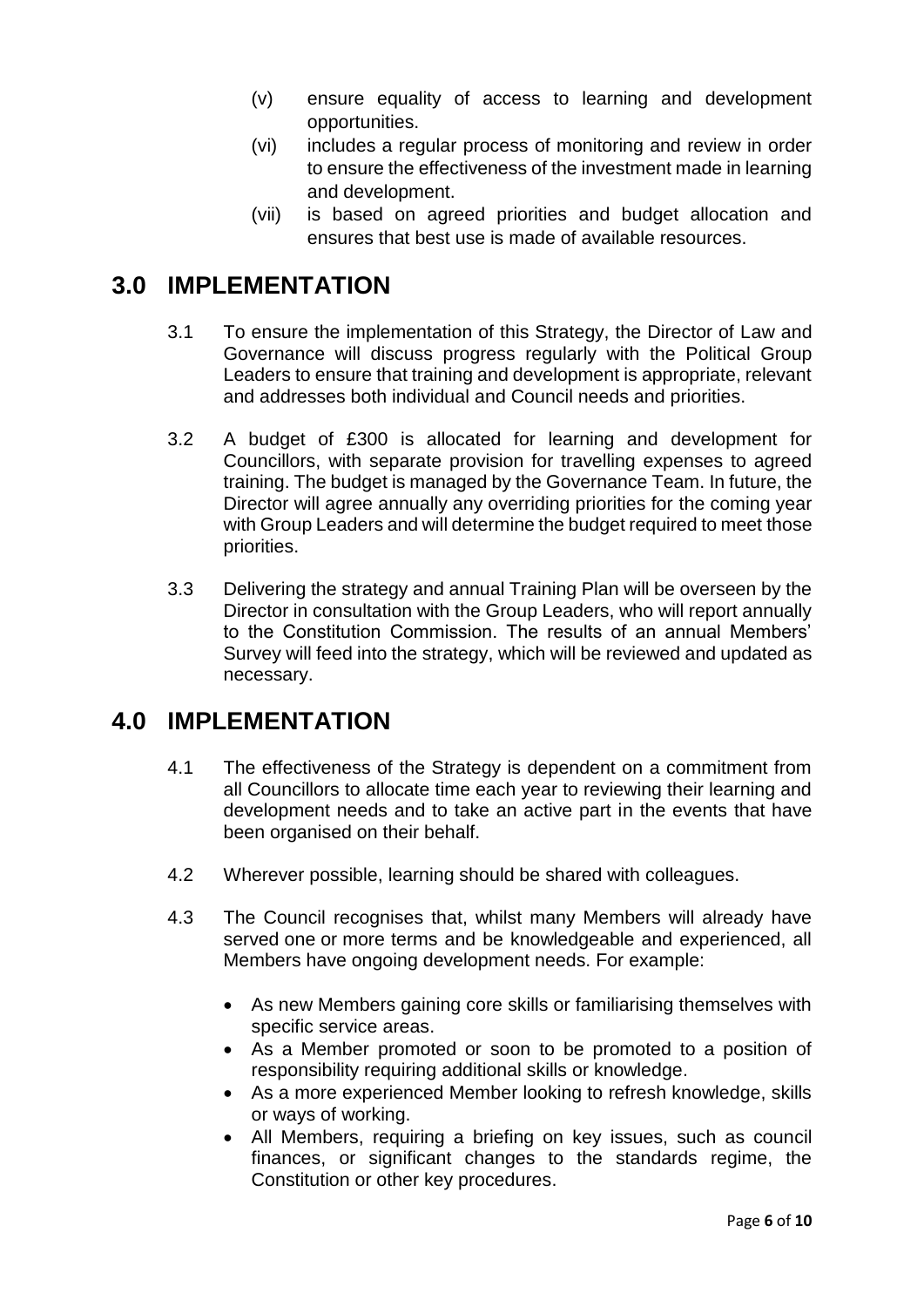All Members, to help them keep abreast of local and national drivers for change, especially in local policies and service delivery.

#### **5.0 EQUALITY OF OPPORTUNITY**

5.1 Councillors have many competing demands on their time; many have full-time day jobs or family commitments that may make it difficult to find time for their own development. The Council is committed to looking for creative ways of enabling councillors to take part in development activities at times that are convenient to them.

#### **6.0 ANNUAL TRAINING PLAN**

6.1 Rutland elections take place every 4 years. The Training Plan is therefore normally planned on a four yearly basis and will include a Member Induction Programme and refresher session on important aspects of governance and finance. This first Plan will cover the remainder of 2022/3 and will be refreshed for the all-out elections in 2023

#### **7.0 NEW MEMBER INDUCTION**

- 7.1 The Council will provide an extensive Induction Programme each election year, made up of training sessions, written guidance and ward walks with one of the Council's most senior officers. It will start immediately following the elections each year for newly elected or reelected Members and will continue by way of additional briefings and training relevant to their particular role.
- 7.2 The Induction materials used each time will be revised and republished every four years with effect from 2023 and constitute the written guidance which will be made available to all Members of the Council.
- 7.3 The Induction material will provide Members with a sound foundation of knowledge on the Council's powers and duties; the delivery of its services; the Members' Code of Conduct; local government finance, the inspection regime and other requirements/constraints; the Council's organisational structure and principal service areas; and who to go to for ongoing support and advice.

#### **8.0 ONGOING TRAINING**

8.1 The Council will provide ongoing core skills training for Members on the basis both of needs identified by Members themselves and new opportunities identified by officers. These skills cover, for example, chairing meetings, media awareness, public speaking and presentation skills, dealing with casework/paperwork, IT skills and other, more 'political', skills (some of which may be more appropriately addressed within party groups).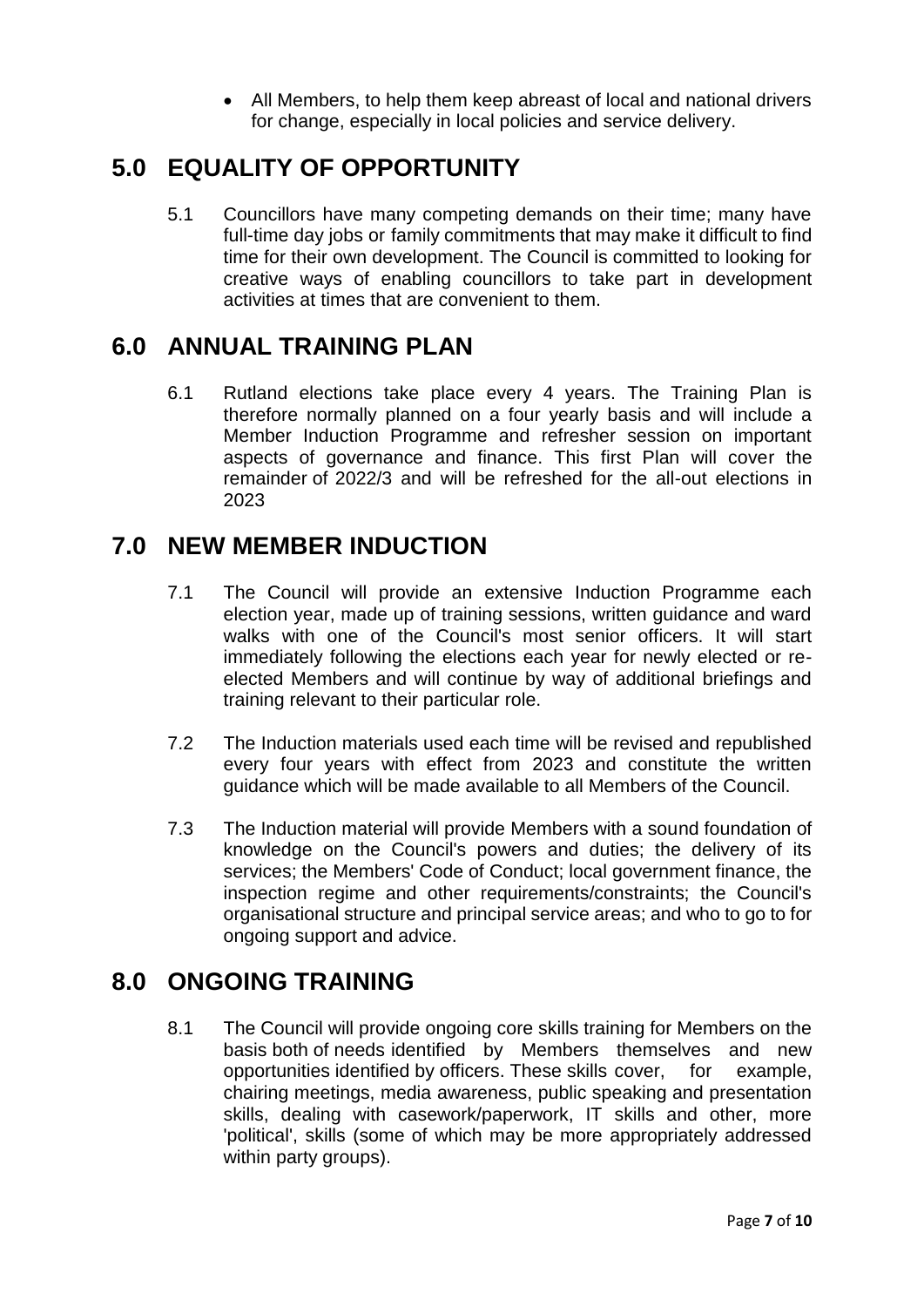- 8.2 A significant part of a Councillor's time is spend serving constituents and dealing with matters raised by them. Whilst some matters can simply be referred to officers, others require the Councillor to act as advocate for the constituent and to monitor or chase-up any delay in resolution of an issue. This involves significant organisational, mediation and negotiation skills and an ability to distinguish the priority casework items. The Council recognises that dealing efficiently and effectively with casework does not come naturally to all and any skills deficit must be addressed, whether through training, mentoring, shadowing or some other means. The Council will ensure that all Members receive training on casework management.
- 8.3 All political groups have a buddying system in place to support newly elected councillors or those who are appointed to a new position within the Council. In addition the Council seeks to make use of a range of external programmes such as the LGA Leadership Programme and the fast-track programme for young councillors to help members develop their skills and knowledge.

#### **9.0 STATUTORY AND PROCEDURAL REQUIREMENTS**

- 9.1 The Council recognises that all Councillors must be conversant with the Council's Constitutional and procedural requirements, with ethical governance (the Members' Code of Conduct and standards regime), Data Protection and Freedom of Information.
- 9.2 The Council will seek the support of Group Leaders to organise, as appropriate, events which periodically refresh Members' knowledge and understanding of these areas and at which, in some cases, attendance may be mandatory. There will also be mandatory training for Members of the Council's Planning and Licensing Committee.
- 9.3 In addition, Members will be offered regular briefings and/or training on the local government finance regime, budgets and financial planning, value for money and use of resources and audit and risk management.

#### **10.0 EXTERNAL TRAINING OPPORTUNITIES**

10.1 The Council will pay all reasonable travel and accommodation costs, in line with the provisions of the Members' Allowances Scheme, for learning and development events such as conferences and seminars organised externally. Any member who wishes to attend a conference or external event has to complete an internal booking form which outlines why they want to attend, what they will gain and the costs. This must be approved, in advance, by the Director and their Group Leader.

#### **11.0 ALTERNATIVE LEARNING METHODS**

11.1 The Council recognises that Members have many calls upon their time and it is not always easy for them to attend formal learning and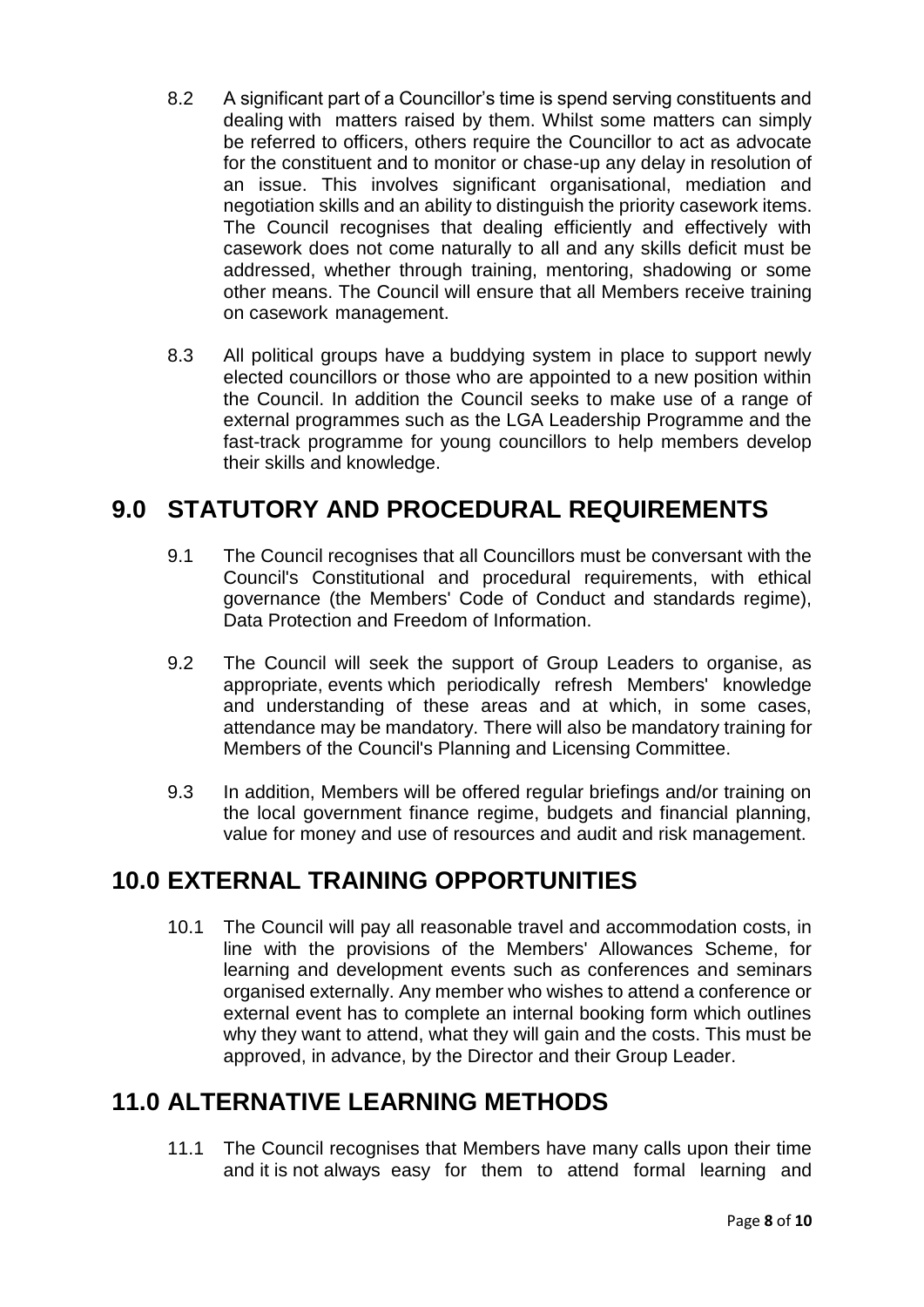development events. The Covid 19 crisis has also restricted the opportunity to meet face to face at live training events. Also, different people learn in different ways and may not always respond to conventional delivery styles. In order to address these issues, the Council will seek to provide development opportunities through a variety of methods. Where practical and within budgetary constraints, the intended range will include presentations, workshops, individual coaching, mentoring, e-learning, on-line resources and self-directed learning.

#### **12.0 EVALUATION**

12.1 In order to monitor the effectiveness and value for money of any training, Members will be invited to complete a training evaluation form in respect of each education, training and development event attended. Feedback will also be sought annually via the Members' survey.

#### **13.0 BUDGET**

13.1 The Council will seek to ensure, as far as possible, that adequate budgetary provision is available to enable all Members to address development needs.

#### **14.0 PUBLICITY AND COMMUNICATION**

14.1 Member development opportunities will be advertised widely and as far in advance as possible.

#### **15.0 CONTACTS AND ASSISTANCE**

15.1 The delivery of Member training and development is administered by the Council's Governance Team.